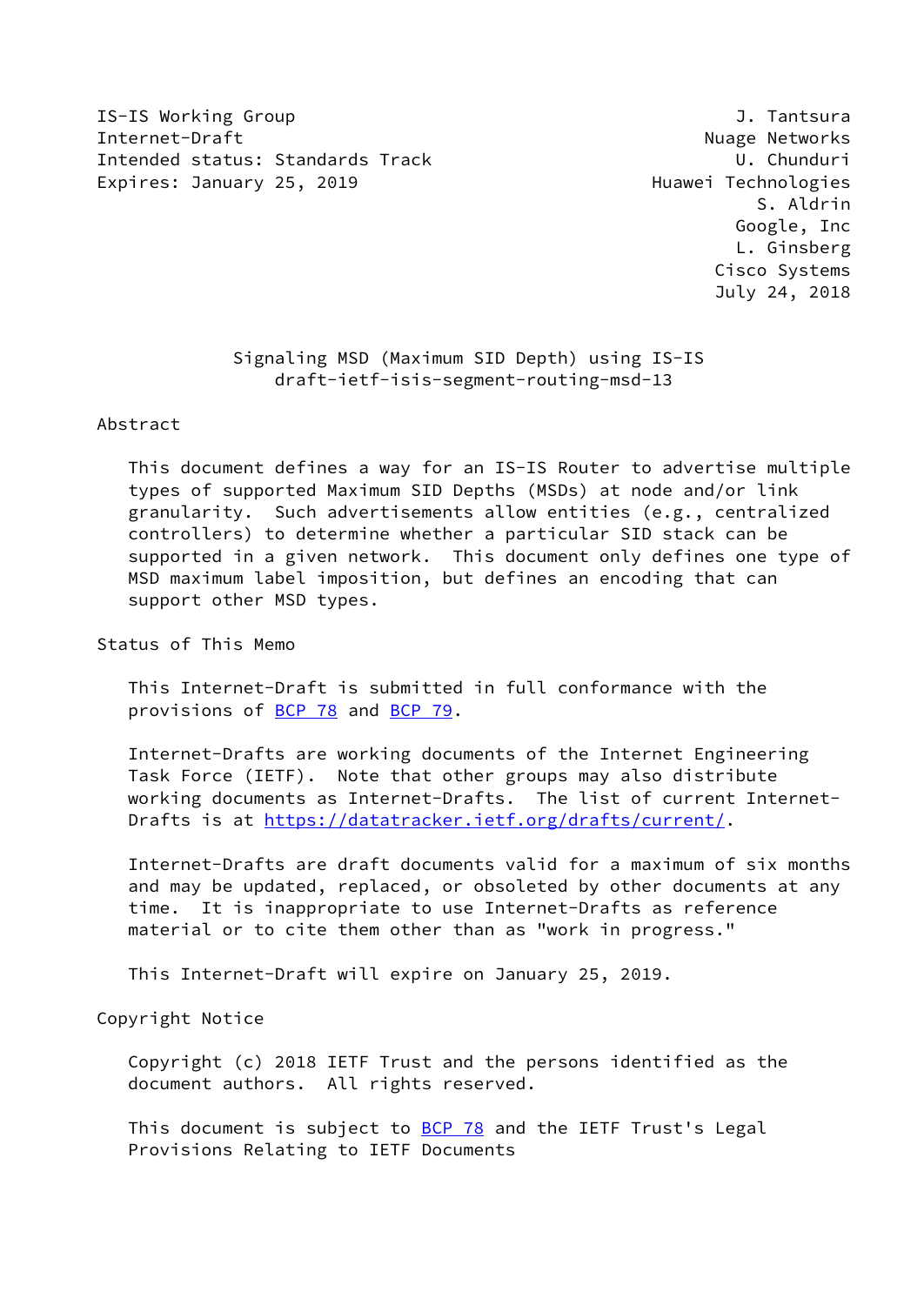# <span id="page-1-1"></span>Internet-Draft July 2018

 [\(https://trustee.ietf.org/license-info](https://trustee.ietf.org/license-info)) in effect on the date of publication of this document. Please review these documents carefully, as they describe your rights and restrictions with respect to this document. Code Components extracted from this document must include Simplified BSD License text as described in Section 4.e of the Trust Legal Provisions and are provided without warranty as described in the Simplified BSD License.

### Table of Contents

| Introduction                                 |                |
|----------------------------------------------|----------------|
| 1.1. Conventions used in this document       | $\overline{3}$ |
|                                              | $\overline{3}$ |
| 1.2. Requirements Language                   | $\overline{3}$ |
|                                              | $\overline{4}$ |
| 3.                                           | $\overline{5}$ |
| Using Node and Link MSD Advertisements<br>4. | 6              |
| Base MPLS Imposition MSD<br>5.               | 6              |
| 6.                                           | 6              |
| 7.                                           | $\mathbf{Z}$   |
| 8.                                           | 8              |
| 9.                                           | 8              |
|                                              | 8              |
| 10.1.                                        | 8              |
| 10.2. Informative References                 | 8              |
| Authors' Addresses<br>.                      | 9              |
|                                              |                |

## <span id="page-1-0"></span>[1](#page-1-0). Introduction

 When Segment Routing(SR) paths are computed by a centralized controller, it is critical that the controller learns the Maximum SID Depth(MSD) that can be imposed at each node/link a given SR path to insure that the SID stack depth of a computed path doesn't exceed the number of SIDs the node is capable of imposing.

PCEP SR extensions draft [\[I-D.ietf-pce-segment-routing](#page-9-1)] signals MSD in SR PCE Capability TLV and METRIC Object. However, if PCEP is not supported/configured on the head-end of an SR tunnel or a Binding-SID anchor node and controller does not participate in IGP routing, it has no way to learn the MSD of nodes and links. BGP-LS [\[RFC7752](https://datatracker.ietf.org/doc/pdf/rfc7752)] defines a way to expose topology and associated attributes and capabilities of the nodes in that topology to a centralized controller. MSD signaling by BGP-LS has been defined in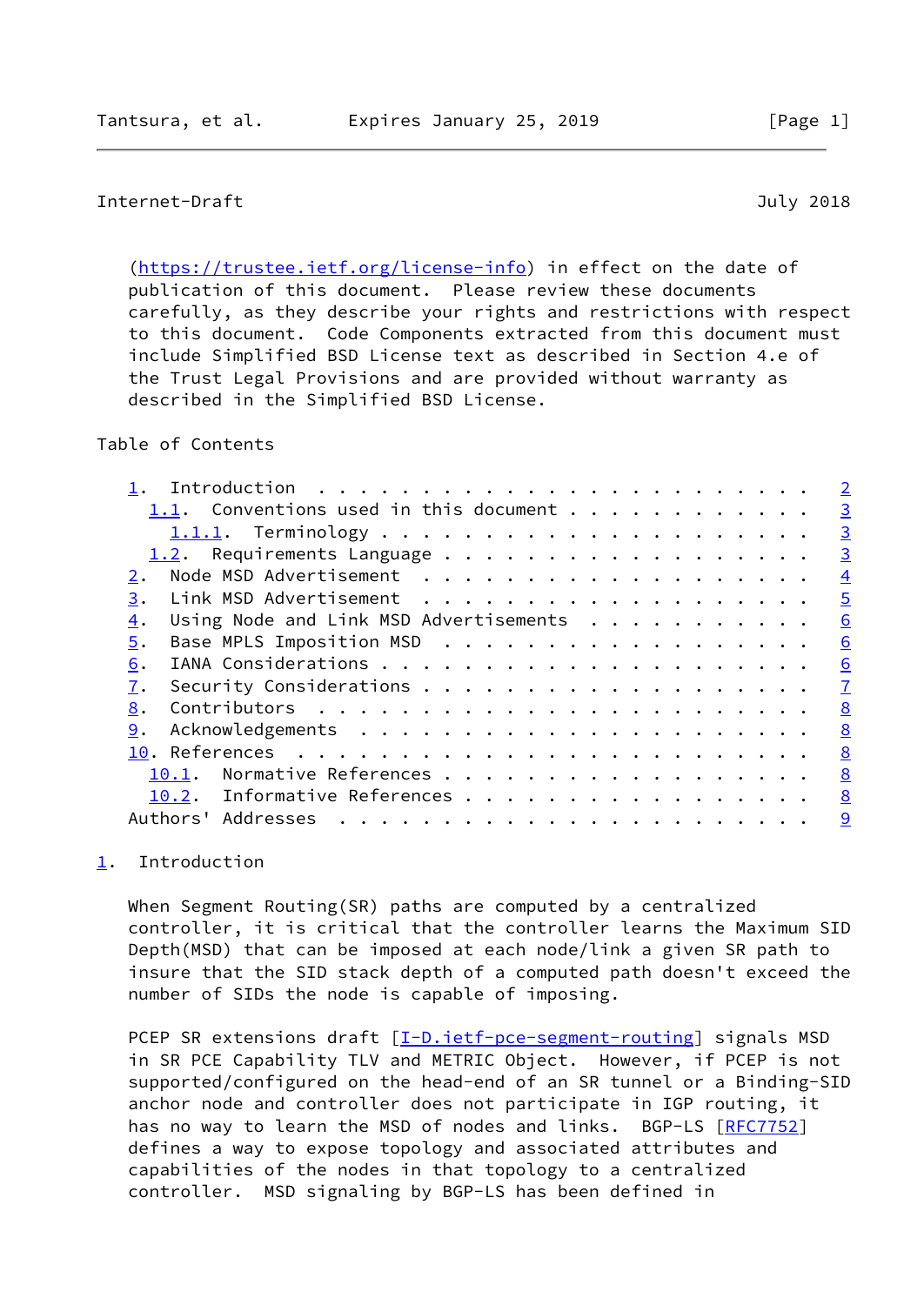[\[I-D.ietf-idr-bgp-ls-segment-routing-msd](#page-8-4)]. Typically, BGP-LS is configured on a small number of nodes that do not necessarily act as head-ends. In order for BGP-LS to signal MSD for all the nodes and links in the network MSD is relevant, MSD capabilites should be advertised by every IS-IS router in the network.

Tantsura, et al. 
Expires January 25, 2019  $\begin{bmatrix} \text{Page 2} \end{bmatrix}$ 

#### <span id="page-2-1"></span>Internet-Draft July 2018

 Other types of MSD are known to be useful. For example, [\[I-D.ietf-isis-mpls-elc](#page-8-5)] defines Readable Label Depth Capability (RLDC) that is used by a head-end to insert an Entropy Label (EL) at a depth, that could be read by transit nodes.

 This document defines an extension to IS-IS used to advertise one or more types of MSD at node and/or link granularity. It also creates an IANA registry for assigning MSD type identifiers. It also defines the Base MPLS Imposition MSD type. In the future it is expected, that new MSD types will be defined to signal additional capabilities e.g., entropy labels, SIDs that can be imposed through recirculation, or SIDs associated with another dataplane e.g., IPv6. Although MSD advertisements are associated with Segment Routing, the advertisements MAY be present even if Segment Routing itself is not enabled.

<span id="page-2-0"></span>[1.1](#page-2-0). Conventions used in this document

<span id="page-2-2"></span>[1.1.1](#page-2-2). Terminology

 BGP-LS: Distribution of Link-State and TE Information using Border Gateway Protocol

 BMI: Base MPLS Imposition is the number of MPLS labels which can be imposed inclusive of all service/transport/special labels

IS-IS: Intermediate System to Intermediate System

 MSD: Maximum SID Depth - the number of SIDs a node or a link on a node can support

PCC: Path Computation Client

PCE: Path Computation Element

PCEP: Path Computation Element Protocol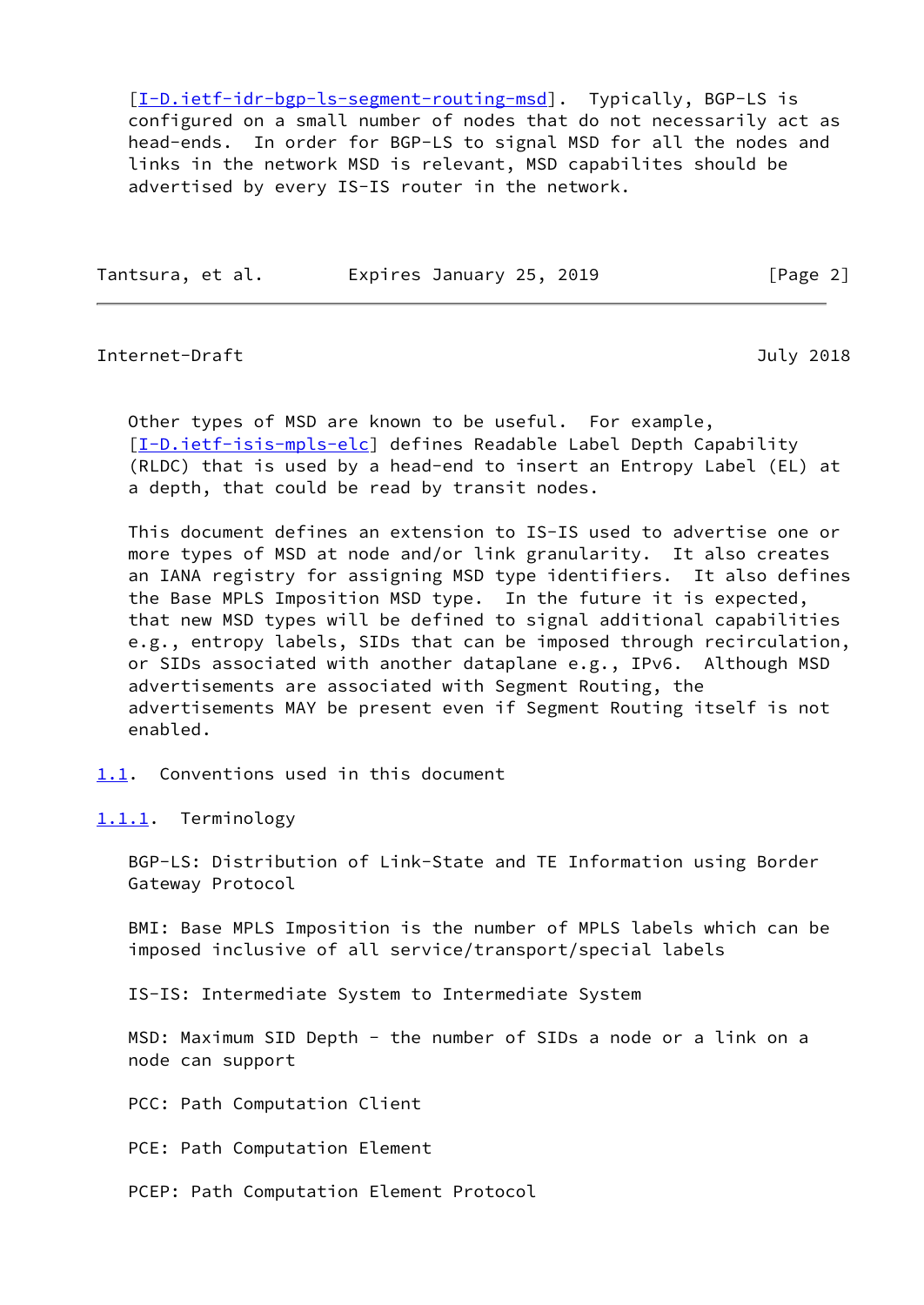SID: Segment Identifier

SR: Segment Routing

<span id="page-3-0"></span>[1.2](#page-3-0). Requirements Language

 The key words "MUST", "MUST NOT", "REQUIRED", "SHALL", "SHALL NOT", "SHOULD", "SHOULD NOT", "RECOMMENDED", "NOT RECOMMENDED", "MAY", and "OPTIONAL" in this document are to be interpreted as described in [BCP](https://datatracker.ietf.org/doc/pdf/bcp14) [14](https://datatracker.ietf.org/doc/pdf/bcp14) [[RFC2119\]](https://datatracker.ietf.org/doc/pdf/rfc2119) [\[RFC8174](https://datatracker.ietf.org/doc/pdf/rfc8174)] when, and only when, they appear in all capitals, as shown here .

| Tantsura, et al. | Expires January 25, 2019 | [Page 3] |
|------------------|--------------------------|----------|
|------------------|--------------------------|----------|

<span id="page-3-2"></span>Internet-Draft July 2018

<span id="page-3-1"></span>[2](#page-3-1). Node MSD Advertisement

 The node MSD sub-TLV is defined within the body of the IS-IS Router Capability TLV [\[RFC7981](https://datatracker.ietf.org/doc/pdf/rfc7981)], to carry the provisioned SID depth of the router originating the Router Capability TLV. Node MSD is the smallest MSD supported by the node on the set of interfaces configured for use by the advertising IGP instance. MSD values may be learned via a hardware API or may be provisioned.

 0 1 0 1 2 3 4 5 6 7 8 9 0 1 2 3 4 5 +-+-+-+-+-+-+-+-+-+-+-+-+-+-+-+-+ | Type | Length | +-+-+-+-+-+-+-+-+-+-+-+-+-+-+-+-+ | MSD-Type | MSD Value | +-+-+-+-+-+-+-+-+-+-+-+-+-+-+-+-+ // ................... // +-+-+-+-+-+-+-+-+-+-+-+-+-+-+-+-+ | MSD-Type | MSD Value | +-+-+-+-+-+-+-+-+-+-+-+-+-+-+-+-+

Figure 1: Node MSD Sub-TLV

Type: 23 (allocated by IANA via the early assignment process)

 Length: variable (minimum of 2, multiple of 2 octets) and represents the total length of value field.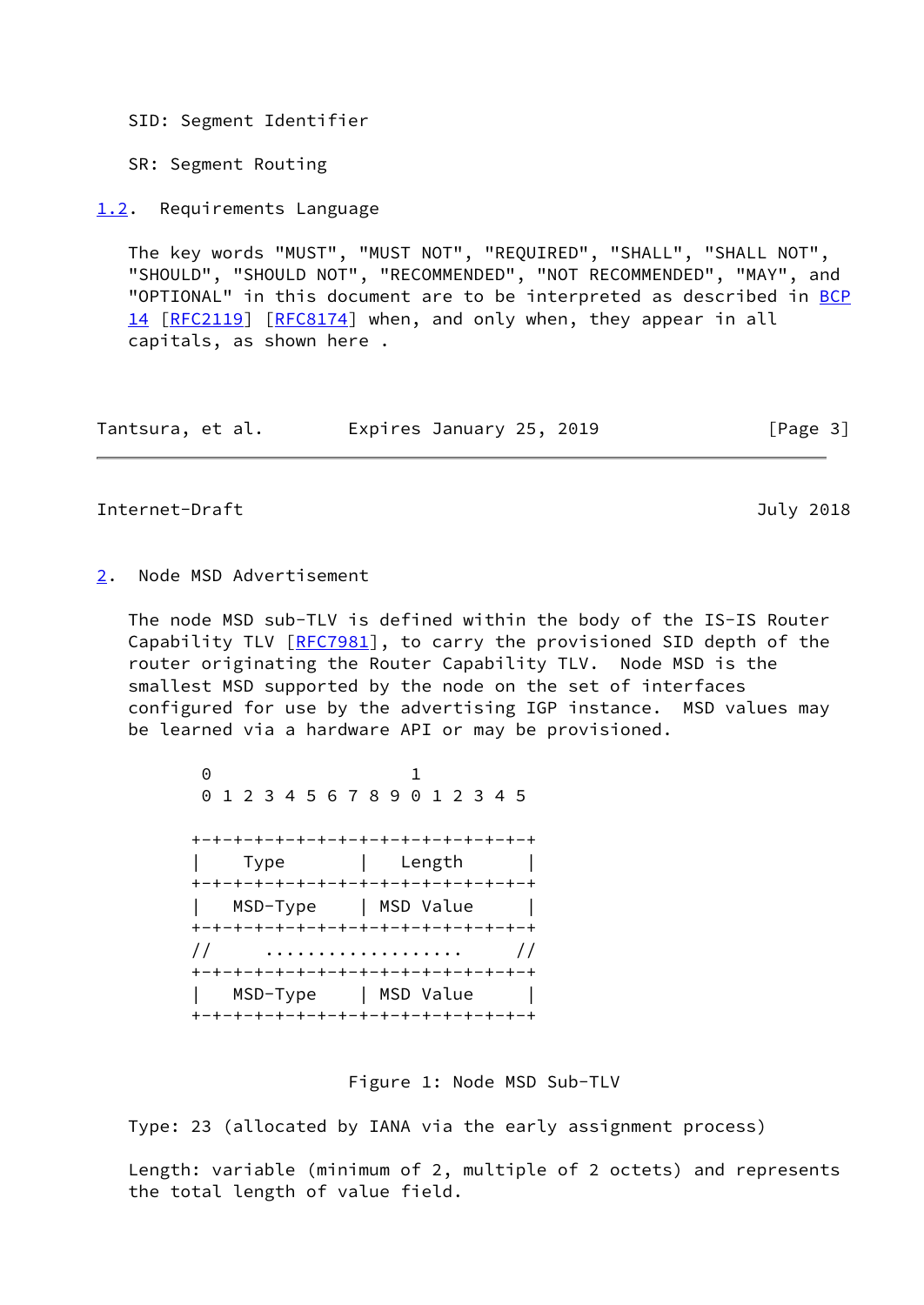Value: field consists of one or more pairs of a 1 octet MSD-Type and 1 octet MSD-Value.

 MSD-Type is one of the values defined in the IGP MSD Types registry created by the IANA Section of this document.

 MSD-Value is a number in the range of 0-255. For all MSD-Types, 0 represents lack of the ability to support SID stack of any depth; any other value represents that of the node. This value MUST represent the lowest value supported by any link configured for use by the advertising IS-IS instance.

 This sub-TLV is optional. The scope of the advertisement is specific to the deployment.

 If there exist multiple Node MSD advertisements for the same MSD-Type originated by the same router, the procedures defined in [\[RFC7981](https://datatracker.ietf.org/doc/pdf/rfc7981)] apply.

| Tantsura, et al. | Expires January 25, 2019 | [Page 4] |
|------------------|--------------------------|----------|
|------------------|--------------------------|----------|

<span id="page-4-1"></span>Internet-Draft July 2018

<span id="page-4-0"></span>[3](#page-4-0). Link MSD Advertisement

 The link MSD sub-TLV is defined for TLVs 22, 23, 25, 141, 222, and 223 to carry the MSD of the interface associated with the link. MSD values may be learned via a hardware API or may be provisioned.

 0 1 0 1 2 3 4 5 6 7 8 9 0 1 2 3 4 5 +-+-+-+-+-+-+-+-+-+-+-+-+-+-+-+-+ | Type | Length | +-+-+-+-+-+-+-+-+-+-+-+-+-+-+-+-+ | MSD-Type | MSD Value | +-+-+-+-+-+-+-+-+-+-+-+-+-+-+-+-+ // ................... // +-+-+-+-+-+-+-+-+-+-+-+-+-+-+-+-+ | MSD-Type | MSD Value | +-+-+-+-+-+-+-+-+-+-+-+-+-+-+-+-+

Figure 2: Link MSD Sub-TLV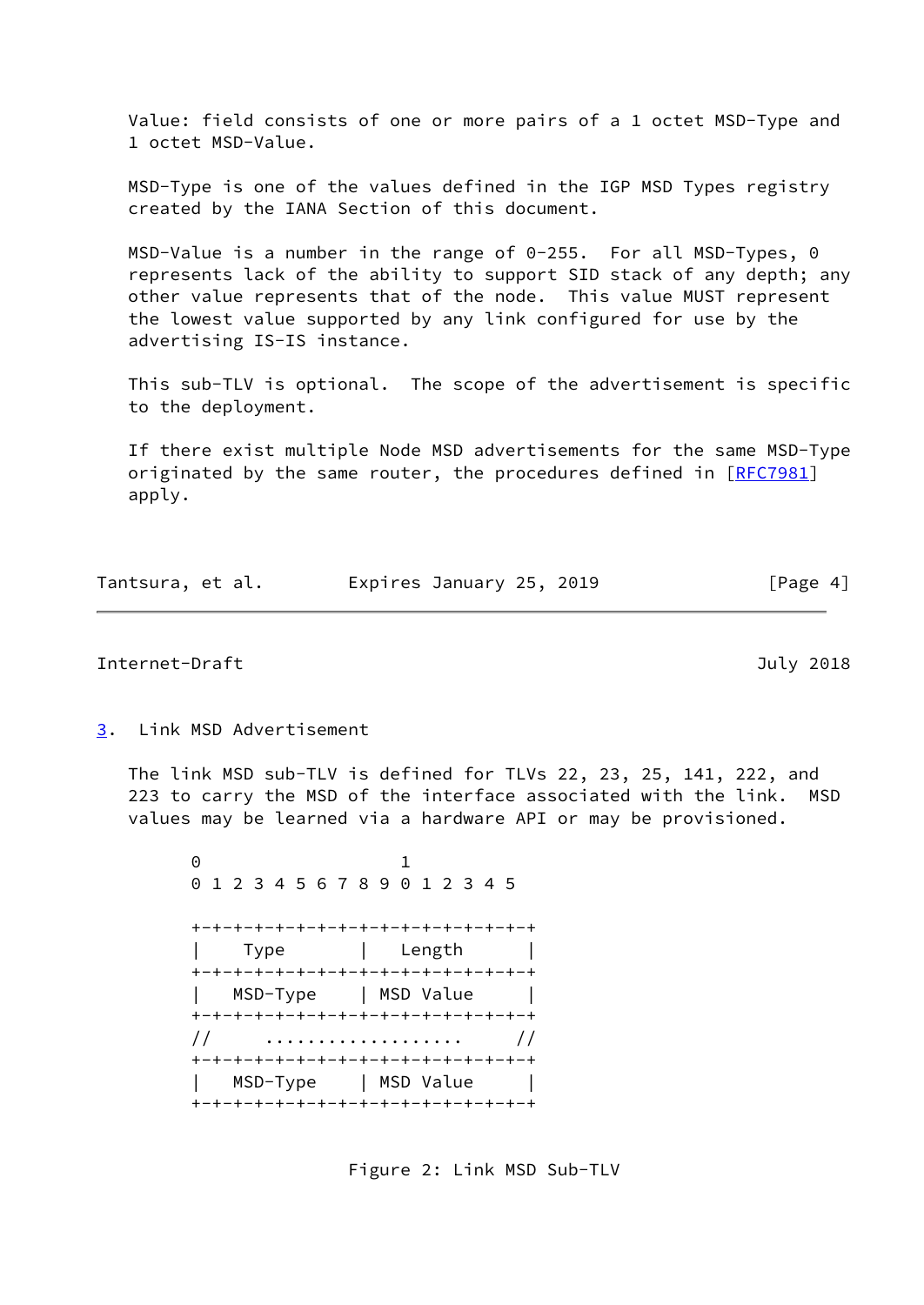Type: 15 (allocated by IANA via the early assignment process)

 Length: variable (minimum of 2, multiple of 2 octets) and represents the total length of value field.

 Value: consists of one or more pairs of a 1 octet MSD-Type and 1 octet Value.

 MSD-Type is one of the values defined in the MSD Types registry created by the IANA Section of this document.

 MSD-Value is a number in the range of 0-255. For all MSD-Types, 0 represents lack of the ability to support SID stack of any depth; any other value represents that of the link when used as an outgoing link.

 This sub-TLV is optional. The scope of the advertisement is specific to the deployment.

 If multiple Link MSD advertisements for the same MSD Type and the same link are received, the procedure used to select which copy is used is undefined.

| Tantsura, et al. | Expires January 25, 2019 | [Page 5] |
|------------------|--------------------------|----------|
|------------------|--------------------------|----------|

#### <span id="page-5-1"></span>Internet-Draft July 2018

<span id="page-5-0"></span>[4](#page-5-0). Using Node and Link MSD Advertisements

 When Link MSD is present for a given MSD type, the value of the Link MSD MUST take preference over the Node MSD. When a Link MSD type is not signalled but the Node MSD type is, then the Node MSD type value MUST be considered as the MSD value for that link.

 In order to increase flooding efficiency, it is RECOMMENDED that routers with homogenous link MSD values advertise just the Node MSD value.

 The meaning of the absence of both Node and Link MSD advertisements for a given MSD type is specific to the MSD type. Generally it can only be inferred that the advertising node does not support advertisement of that MSD type. However, in some cases the lack of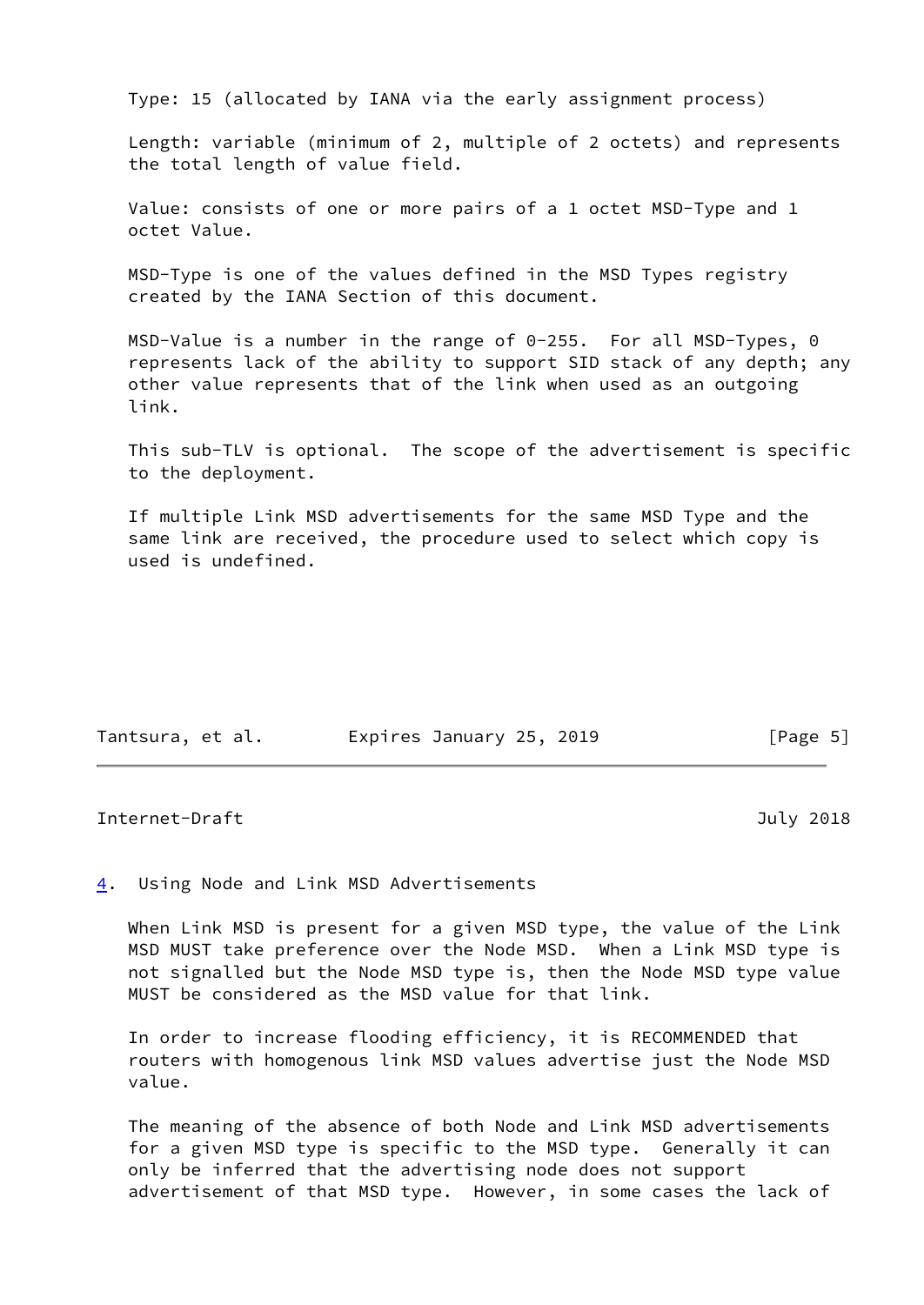advertisement might imply that the functionality associated with the MSD type is not supported. The correct interpretation MUST be specified when an MSD type is defined.

<span id="page-6-0"></span>[5](#page-6-0). Base MPLS Imposition MSD

 Base MPLS Imposition MSD (BMI-MSD) signals the total number of MPLS labels a node is capable of imposing, including all service/transport/special labels.

 Absence of BMI-MSD advertisements indicates solely that the advertising node does not support advertisement of this capability.

<span id="page-6-1"></span>[6](#page-6-1). IANA Considerations

 This document requests IANA to allocate a sub-TLV type for the new sub TLV proposed in [Section 2](#page-3-1) of this document from IS-IS Router Capability TLV Registry as defined by [[RFC7981](https://datatracker.ietf.org/doc/pdf/rfc7981)].

 IANA has allocated the following value through the early assignment process:

| Value | Description | Reference     |
|-------|-------------|---------------|
|       |             |               |
| 23    | Node MSD    | This document |

### Figure 3: Node MSD

 This document requests IANA to allocate a sub-TLV type as defined in [Section 3](#page-4-0) from Sub-TLVs for TLVs 22, 23, 25, 141, 222 and 223 registry.

| Tantsura, et al. | Expires January 25, 2019 | [Page 6] |
|------------------|--------------------------|----------|
|------------------|--------------------------|----------|

<span id="page-6-2"></span>Internet-Draft July 2018

 IANA has allocated the following value through the early assignment process:

| Value | Description | Reference     |
|-------|-------------|---------------|
|       |             |               |
| 15    | Link MSD    | This document |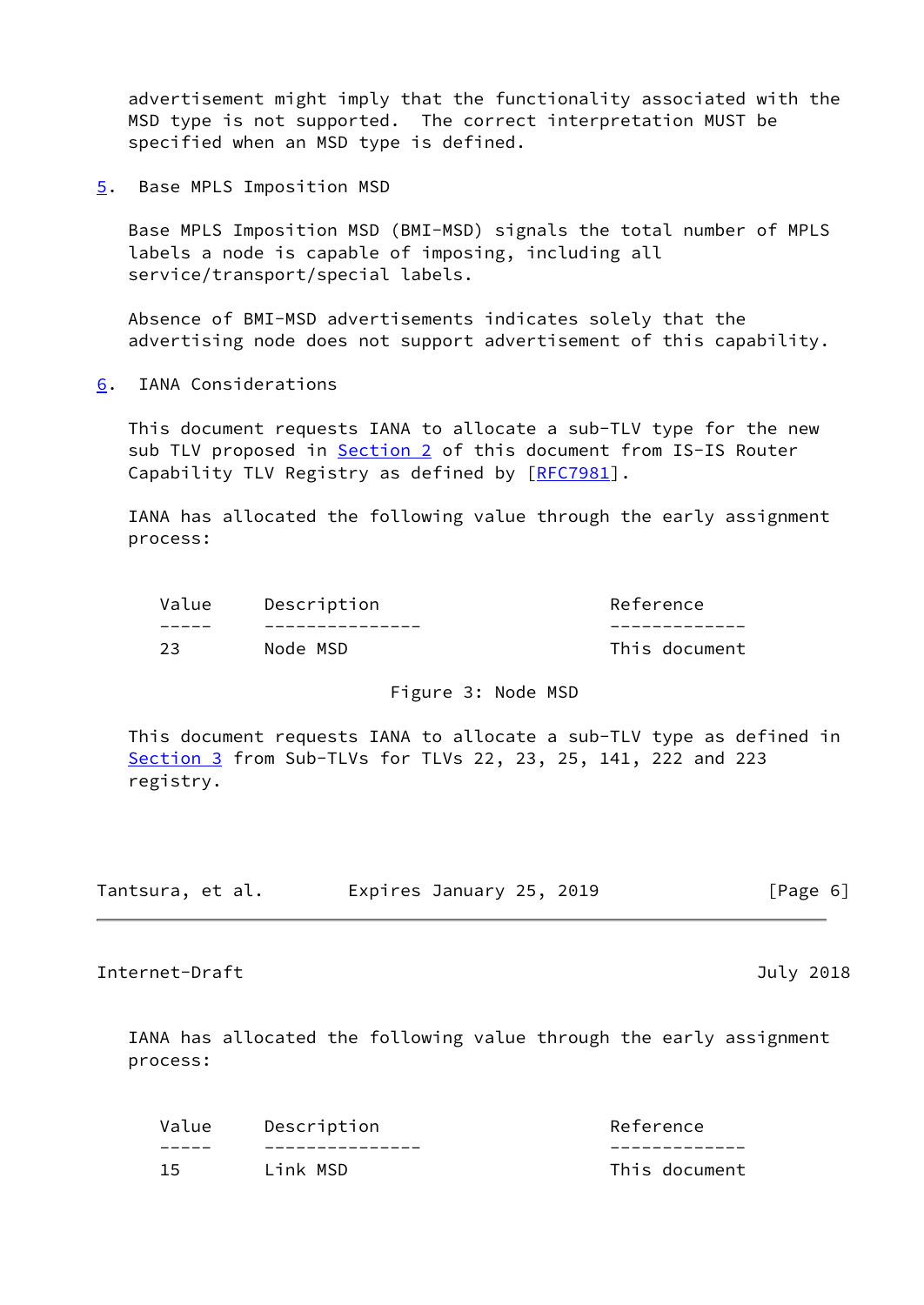### Figure 4: Link MSD

Per TLV information where Link MSD sub-TLV can be part of:

 TLV 22 23 25 141 222 223 --- ------------------- y y y y y y

Figure 5: TLVs where LINK MSD Sub-TLV can be present

 This document requests creation of an IANA managed registry under a new category of "Interior Gateway Protocol (IGP) Parameters" IANA registries to identify MSD types as proposed in **Section 2** and [Section 3](#page-4-0). The registration procedure is "Expert Review" as defined in [[RFC8126\]](https://datatracker.ietf.org/doc/pdf/rfc8126). Suggested registry name is "IGP MSD Types". Types are an unsigned 8 bit number. The following values are defined by this document

| Value       | Name                     | Reference     |
|-------------|--------------------------|---------------|
|             |                          |               |
| 0           | Reserved                 | This document |
|             | Base MPLS Imposition MSD | This document |
| $2 - 250$   | Unassigned               | This document |
| $251 - 254$ | Experimental             | This document |
| 255         | Reserved                 | This document |
|             |                          |               |

Figure 6: MSD Types Codepoints Registry

<span id="page-7-0"></span>[7](#page-7-0). Security Considerations

Security considerations as specified by [\[RFC7981](https://datatracker.ietf.org/doc/pdf/rfc7981)] are applicable to this document.

 Advertisement of the additional information defined in this document that is false, e.g., an MSD that is incorrect, may result in a path computation failing, having a service unavailable, or instantiation of a path that can't be supported by the head-end (the node performing the imposition).

| Tantsura, et al. |  | Expires January 25, 2019 | [Page 7] |
|------------------|--|--------------------------|----------|
|------------------|--|--------------------------|----------|

### <span id="page-7-2"></span>Internet-Draft July 2018

# <span id="page-7-1"></span>[8](#page-7-1). Contributors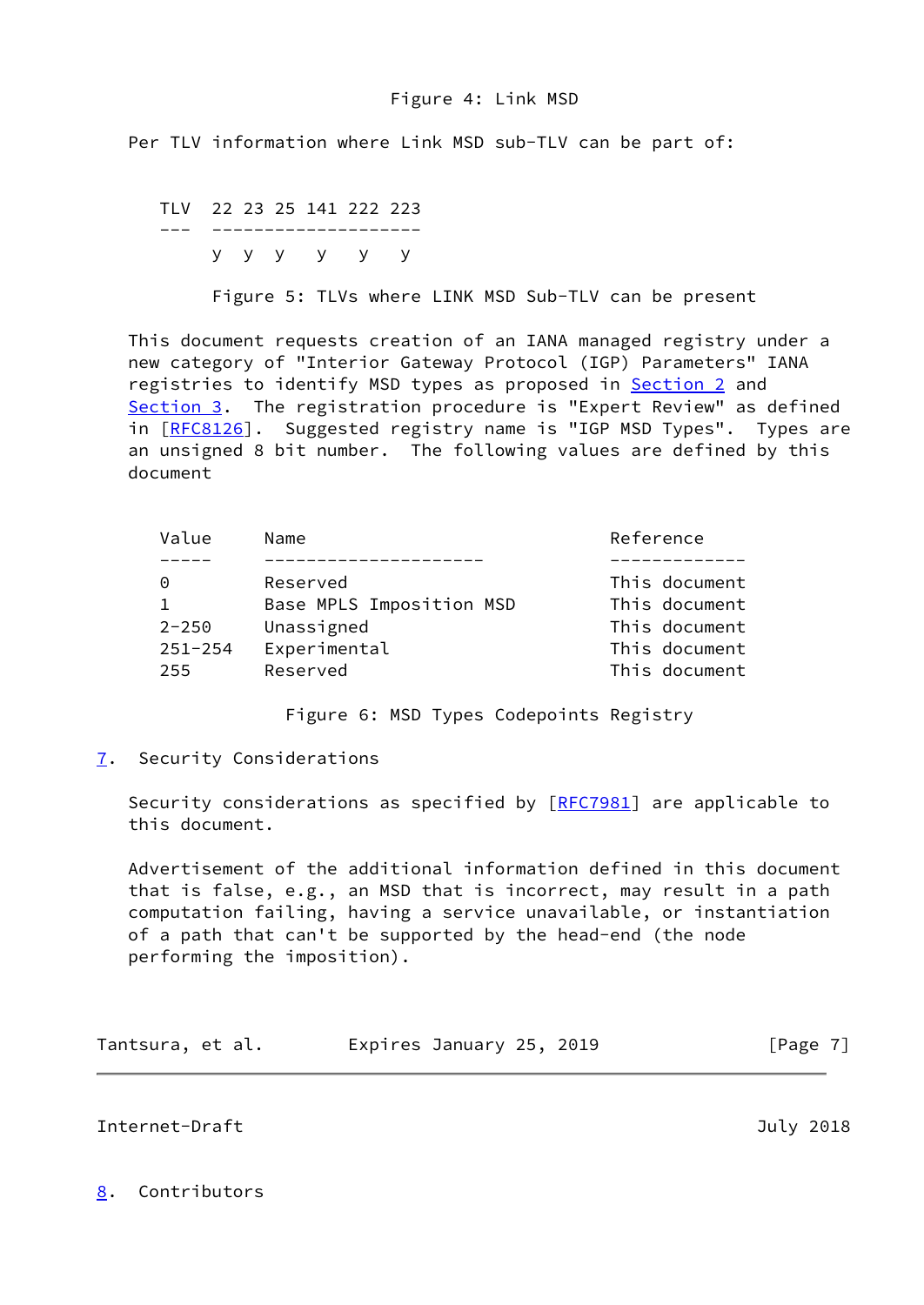The following people contributed to this document:

Peter Psenak

Email: ppsenak@cisco.com

<span id="page-8-0"></span>[9](#page-8-0). Acknowledgements

 The authors would like to thank Acee Lindem, Ketan Talaulikar, Stephane Litkowski and Bruno Decraene for their reviews and valuable comments.

- <span id="page-8-1"></span>[10.](#page-8-1) References
- <span id="page-8-2"></span>[10.1](#page-8-2). Normative References
	- [RFC2119] Bradner, S., "Key words for use in RFCs to Indicate Requirement Levels", [BCP 14](https://datatracker.ietf.org/doc/pdf/bcp14), [RFC 2119](https://datatracker.ietf.org/doc/pdf/rfc2119), DOI 10.17487/RFC2119, March 1997, <[https://www.rfc-editor.org/info/rfc2119>](https://www.rfc-editor.org/info/rfc2119).
	- [RFC7981] Ginsberg, L., Previdi, S., and M. Chen, "IS-IS Extensions for Advertising Router Information", [RFC 7981](https://datatracker.ietf.org/doc/pdf/rfc7981), DOI 10.17487/RFC7981, October 2016, <[https://www.rfc-editor.org/info/rfc7981>](https://www.rfc-editor.org/info/rfc7981).
	- [RFC8174] Leiba, B., "Ambiguity of Uppercase vs Lowercase in [RFC](https://datatracker.ietf.org/doc/pdf/rfc2119) [2119](https://datatracker.ietf.org/doc/pdf/rfc2119) Key Words", [BCP 14](https://datatracker.ietf.org/doc/pdf/bcp14), [RFC 8174,](https://datatracker.ietf.org/doc/pdf/rfc8174) DOI 10.17487/RFC8174, May 2017, [<https://www.rfc-editor.org/info/rfc8174](https://www.rfc-editor.org/info/rfc8174)>.
- <span id="page-8-3"></span>[10.2](#page-8-3). Informative References

```
 [I-D.ietf-idr-bgp-ls-segment-routing-msd]
            Tantsura, J., Chunduri, U., Mirsky, G., and S. Sivabalan,
            "Signaling Maximum SID Depth using Border Gateway Protocol
            Link-State", draft-ietf-idr-bgp-ls-segment-routing-msd-01
            (work in progress), October 2017.
```
<span id="page-8-5"></span>[I-D.ietf-isis-mpls-elc]

 Xu, X., Kini, S., Sivabalan, S., Filsfils, C., and S. Litkowski, "Signaling Entropy Label Capability and Readable Label-stack Depth Using IS-IS", [draft-ietf-isis](https://datatracker.ietf.org/doc/pdf/draft-ietf-isis-mpls-elc-03) [mpls-elc-03](https://datatracker.ietf.org/doc/pdf/draft-ietf-isis-mpls-elc-03) (work in progress), January 2018.